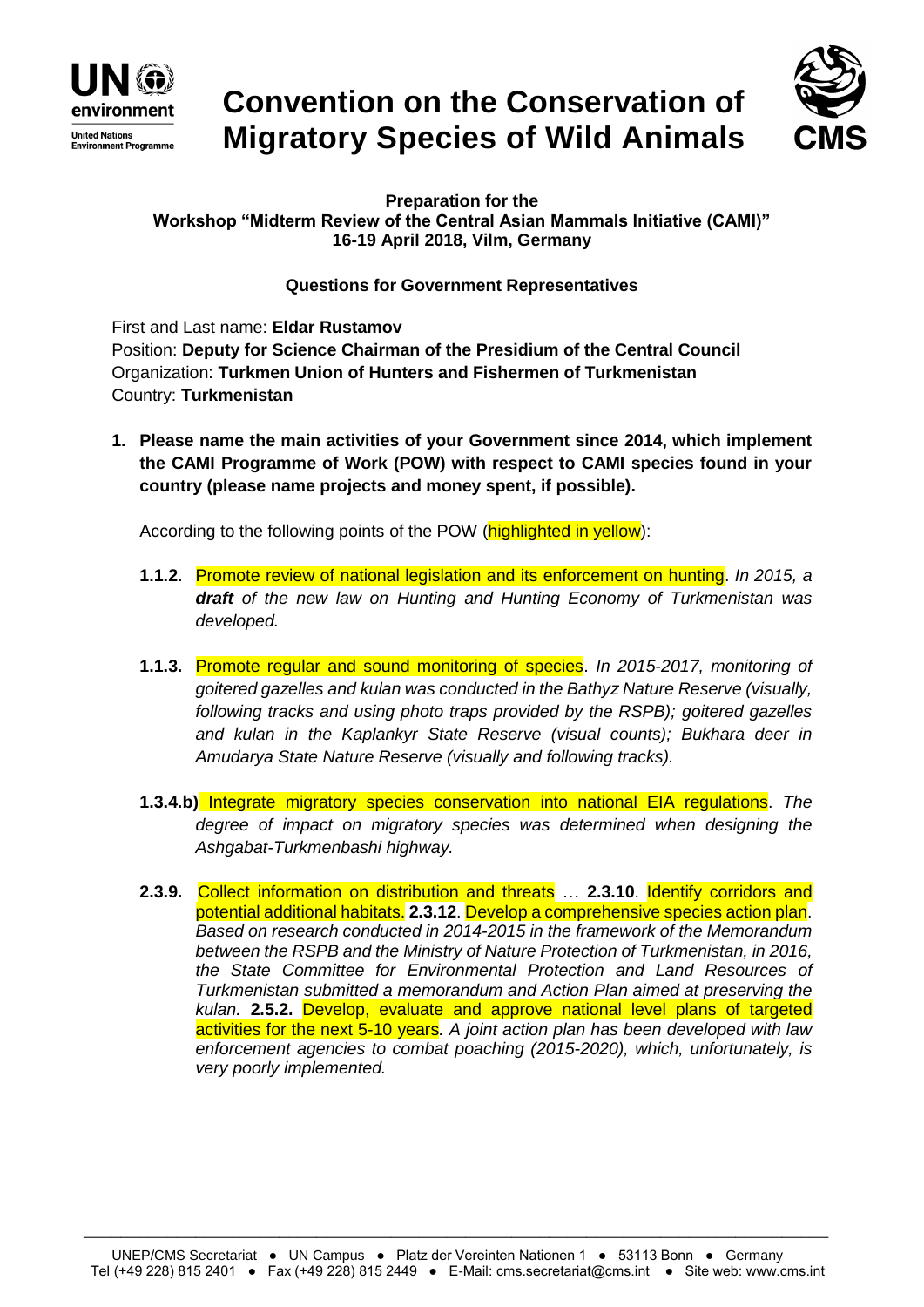**2. Please name your Government's priorities for conservation action on the CAMI species occurring in your country (name 3-5 priorities). Which objectives on CAMI POW do they address?**

Collect information on distribution and threats … **2.3.10**. Identify corridors and potential additional habitats. **2.3.12**. Develop a comprehensive species action plan. *Based on research conducted in 2014-2015 in the framework of the Memorandum between the RSPB and the Ministry of Nature Protection of Turkmenistan, in 2016, the State Committee for Environmental Protection and Land Resources of Turkmenistan submitted a memorandum and Action Plan aimed at preserving the kulan. 2.5.2.* Develop, evaluate and approve national level plans of targeted activities for the next 5-10 years*. In 2014, the Action Plan for the protection of Bukhara deer was submitted to the Ministry of Nature Protection of Turkmenistan.*

*In addition to this, according to the POW, the National Biodiversity Strategy and Action Plan (NBSAP) was developed and presented in 2016, and a project on goitered gazelles and other ungulates through the Academy of Sciences of Turkmenistan in 2013-2015.*

**3. Are you aware of any emergencies or urgent threats currently affecting CAMI species in your country or which are very likely to affect the CAMI species in your country in the near future (extreme weather conditions, disease outbreaks, infrastructure plans, ongoing construction, mining, changes in legislation etc.)?**

*Linear infrastructure (roads, fences, poaching ...)*

- **4. Please identify 3 major challenges that make implementation of CMS and CAMI difficult in your country.**
	- *1. There is a lack of practical actions in place to protect endangered species (the Red Book of Turkmenistan, 2011), which include Bukhara deer, goitered gazelles, kulan, argali and markhor, despite the fact that a management plan for protected areas has been developed and is revised annually.*
	- *2. The lack of a unified system to combat poaching.*
	- *3. Protection of ungulates is not a priority, technical equipment and human resources are insufficient.*
- **5. If possible, provide recommendation(s) for CMS (or other relevant stakeholders) to promote implementation of CAMI and thus conservation of the respective species in your country.** 
	- *1. On the basis of current information and individual management plans, create a comprehensive management plan for the conservation of ungulates: Bukhara deer, goitered gazelles, argali, khulan (you can also include markhors, despite the fact that they are not listed in the CMS Appendices)*
	- *2. Create international transboundary reserves: Ustyurt (on the borders between Kazakhstan, Uzbekistan and Turkmenistan) and Bathyz (at the junction of the Turkmenistan, Afghanistan and Iran borders)*
	- *3. Join the CMS convention and relevant protocols under the convention?*